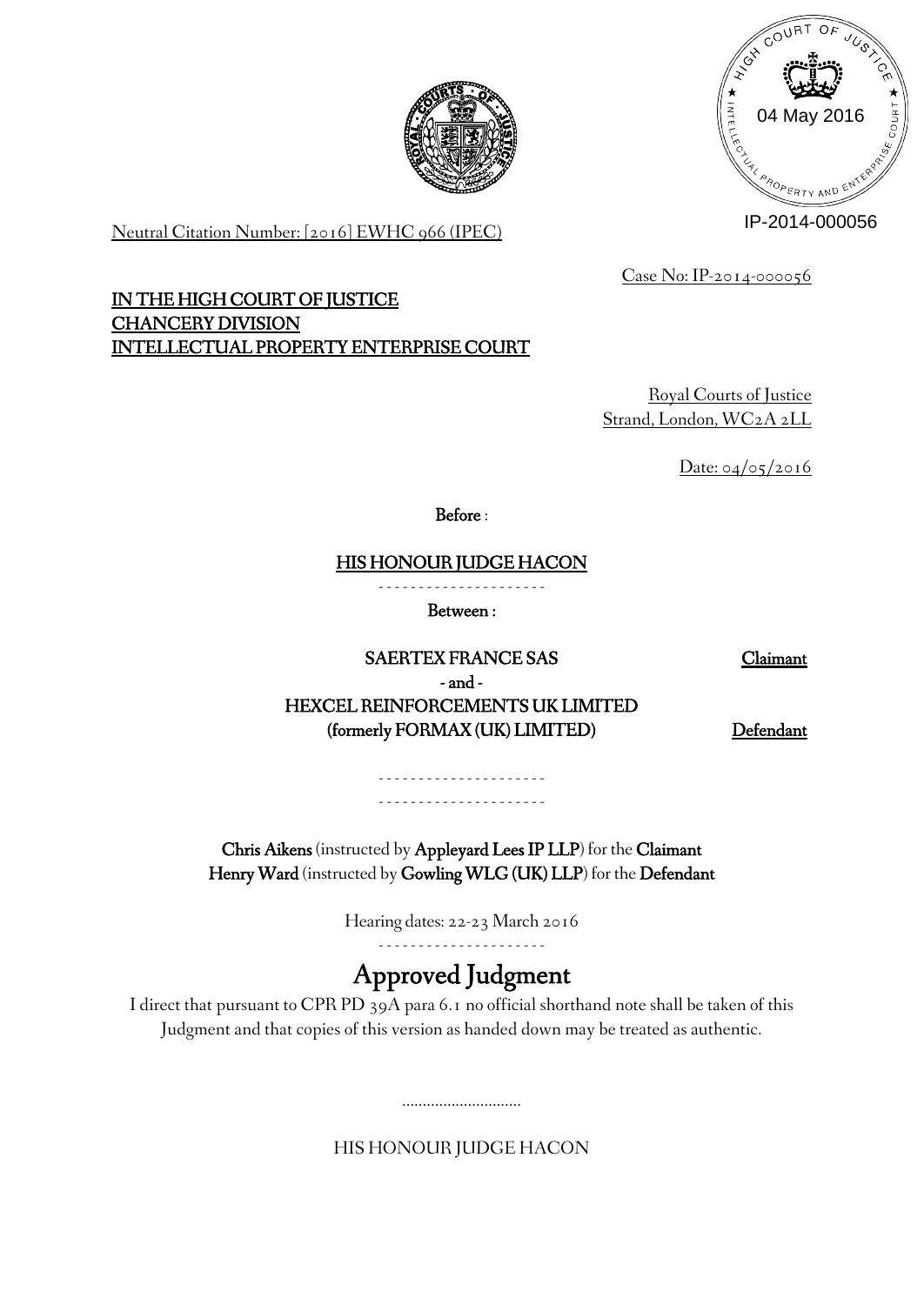# **Judge Hacon :**

# **Introduction**

- 1. The claimant ("Saertex") is the proprietor of European Patent (UK) No. 1 78  $_1$  455 B<sub>1</sub> ("the Patent") which claims an invention entitled 'Method for making a reinforcement provided with at least one adhesive surface capable of being repositioned and resulting reinforcement'. Saertex alleges that the Patent has been infringed by the defendant ("Hexcel"). Hexcel has counterclaimed for a declaration that the Patent is invalid.
- 2. In response Saertex has made a conditional application to amend the Patent: if claims 1 and 2 are found to be invalid, Saertex advances alternative claims. Hexcel has not opposed the application to amend and the upshot was that there were four claims in issue: claims 1 and 2 as granted and claims 1 and 5 as conditionally proposed to be amended.

# **The Patent**

- 3. The Patent is in French and there is a translation. It is not a model of the translator's art, though the underlying French specification seems not to be as clear as it might be. The parties and the court have made the best of the translation.
- 4. The Patent is concerned with a method of manufacture of fibre-based 'reinforcements'. There is a final product claim to the fibre-based reinforcement itself, but all the claims in issue are claims to processes for making such a product.
- 5. In the title of the invention as it appears in English on the front page of the Patent, the product made by the invention claimed isreferred to as'a reinforcement'. The title in French uses the word *armature*. In the English translation of the specification 'armature' and 'reinforcement', and even 'armature reinforcement' seem to be used interchangeably. I will stick with 'reinforcement' as the parties mostly did, although on one view armature – in the sense of a framework (in both English and French) – is more appropriate. The invention is concerned with a fibre-based material intended for embedding in another material, typically resin, to create a strong composite material. The fibre-based material is thus a framework and also a reinforcement in that it will reinforce the resin (or other surrounding matrix).
- 6. Composites made this way have very wide application. The Patent mentions sports accessories and vehicle components, although the examples referred to at trial were largely for the manufacture of yachts and other marine craft. The expert witnesses were both engineers with a maritime background.
- 7. Paragraphs [0003] to [0017] describe a known method of making composites to illustrate the nature and advantage of the invention claimed. This consists of placing a fibre-based material, such as glass fibre, in a mould. Resin is injected, which permeates the fibres. The problem with the known method was how to position the fibre-based material correctly in the mould, particularlywhere the mould issmall and/or of complex shape. Aknown solution was to use aerosol adhesives, but such adhesives are said to take a long time before they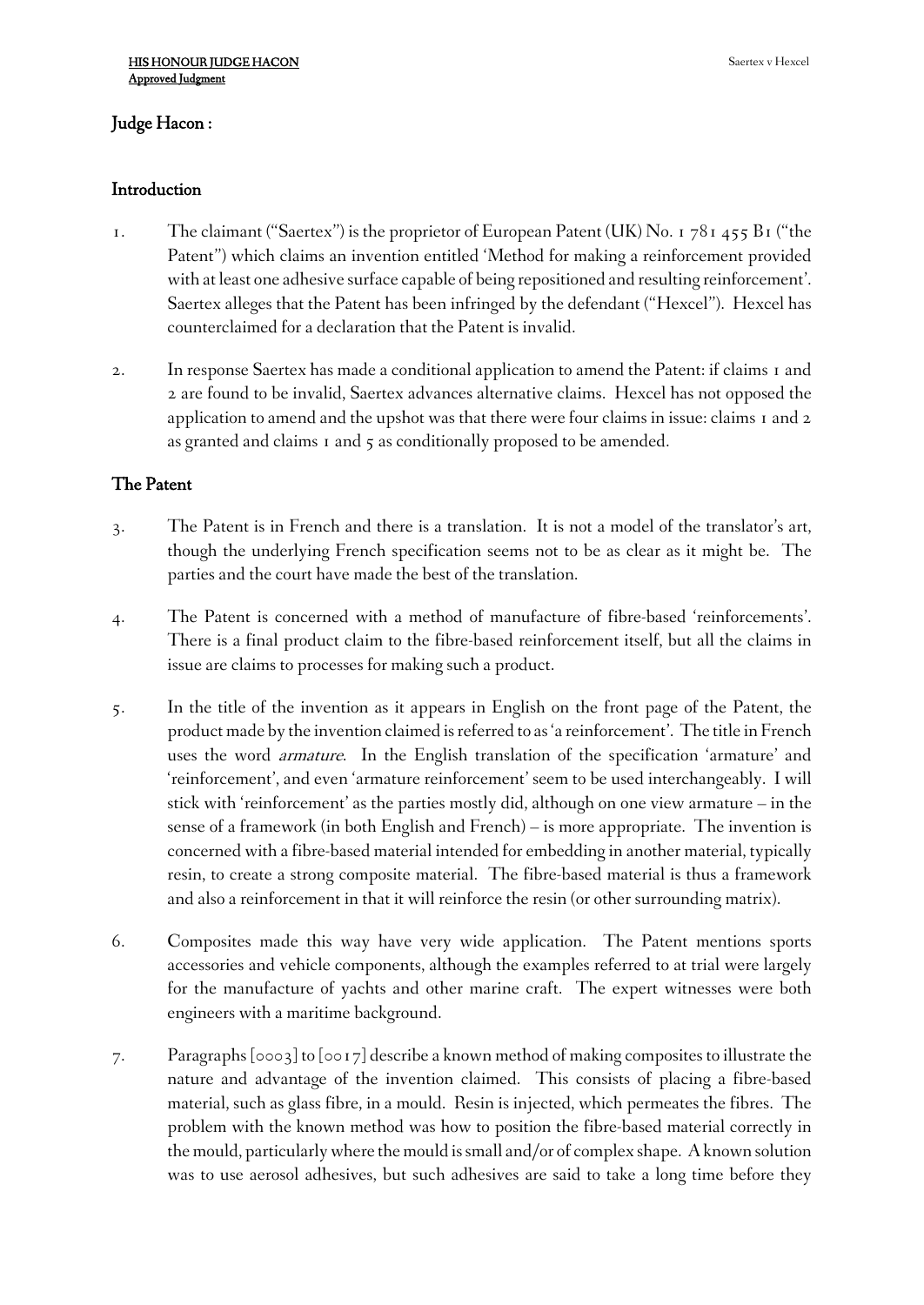provide adequate adherence. Significantly the specification states that adherence is permanent so that the fibre-based material cannot be repositioned in the mould if it is not stuck in the right place. Use of such aerosols is also governed by safety legislation which gives rise to expensive restrictions on how they can be used.

- 8. The object of the invention as described in paragraph [0018] is to allow precise positioning of the fibre-based material, to permit the material to be repositioned if necessary before the resin is added and to keep costs down. Paragraph [0018] refers to the invention as being "a process for the production of a fibre-based armature" but it could be better described as a process of treating the surface of a fibre-based material.
- 9. The method as described at [0021] and thereafter is to deposit a 'repositionable' adhesive on at least one surface of the fibre-based material. A'removable insert', typically made of paper, is placed on top of that. Although there is no limit on the shape of this three-layer construct, paragraph [0022] describes it as a 'sheet' which can be stacked (apparently one sheet on top of another) or rolled up. The sheets of Hexcel's product I was shown were no more than 2- 3 millimetres thick uncompressed.
- 10. The operator cuts off a piece of the three-layer construct, by implication of suitable size and shape to fit the mould – at  $[0.032]$  the specification speaks of it being prepared "as a function of the geometry". The paper (or other) insert is removed and the fibre-based material is positioned and then stuckwithin the mould by means of the exposed adhesive layer. Because the adhesive is repositionable there will be a period of time in which the construct can be repositioned before the adhesive hardens. Then the resin is added, with the fibre-based material now securely in the correct place.
- 11. A particular use of the composite material thus made is described in [0035] to [0038] and variations on the invention are explained at  $[0.039]$  to  $[0.042]$ .

# *The claims*

12. The claims in issue are the following:

#### Claim 1 as granted

- *(i) A method of manufacturing <sup>a</sup> fibre-based armature intended to be embedded in <sup>a</sup> matrix or <sup>a</sup> mixture of matrices, characterised in that it comprises performing the following steps*
- *(ii) preparing <sup>a</sup> fibre-based material, and*
- *(iii) depositing <sup>a</sup> repositionable adhesive on at least one of the surfaces of the material thus obtained.*

This is broader than the method summarised at paragraph [0021] of the specification, there being no mention of a removable insert being placed on the adhesive. The insert appears in claim 2.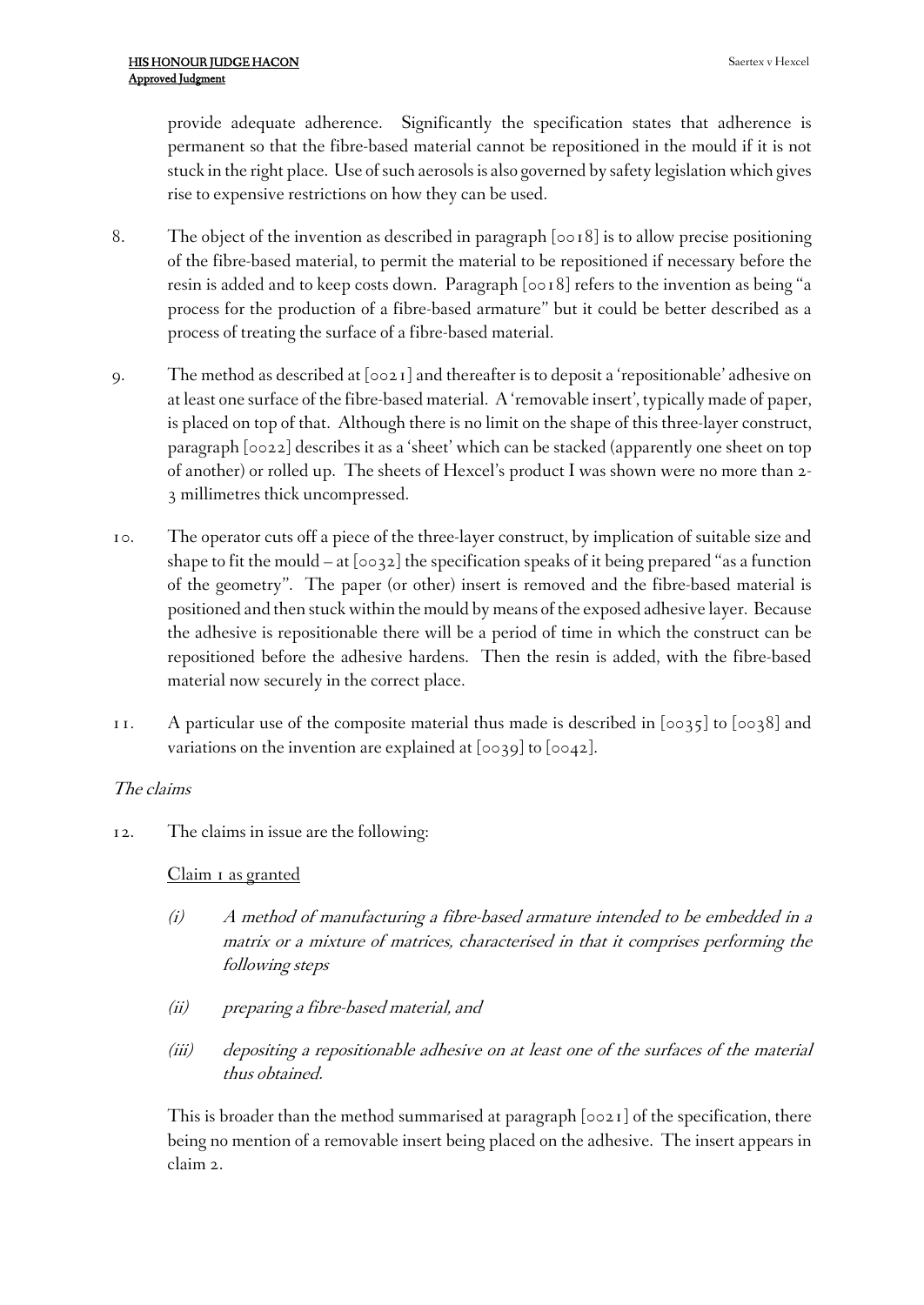### Claim 2 as granted

- *(i) A method of manufacturing <sup>a</sup> fibre-based armature according to claim 1,*
- *(ii) characterised in that it comprises <sup>a</sup> supplementary step that comprises pressing <sup>a</sup> removable insert on the face that received said layer of repositionable adhesive.*

### Claim I as conditionally proposed to be amended

This claim adds to claim 2 as granted the requirement that the adhesive is present only on the surface of the fibre-based material (integer (iv)). The fibre-based material is now stated to be "a fibre-based reinforcement material" (see integer (ii)) but it was not suggested by either side that this made any difference.

- *(i) A method of manufacturing <sup>a</sup> fibre-based armature intended to be embedded in <sup>a</sup> matrix or <sup>a</sup> mixture of matrices characterised in that it comprises performing the following steps*
- *(ii) preparing <sup>a</sup> fibre-based reinforcement material,*
- *(iii) depositing <sup>a</sup> layer of repositionable adhesive on at least one of the surfaces of the reinforcement material thus obtained*
- *(iv) wherein the adhesive is present only on the surface, and*
- *(v) pressing <sup>a</sup> removable insert on the face that received said layer of repositionable adhesive.*

#### Claim 5 as conditionally proposed to be amended

The use of a hot-melt glue as the adhesive is added as a further feature (ii):

- *(i) A method of manufacturing <sup>a</sup> fibre-based armature according to any one of the preceding claims,*
- *(ii) characterised in that the adhesive is chosen from hot-melt glues.*
- 13. As I have already indicated, the reinforcement and the armature are the same thing: a fibrebased material. Paragraph [0021] says:

"[0021] The process consists in preparing a fibre-based armature, in depositing on at least one of the surfaces of the armature thus obtained a repositionable adhesive, and in pressing a removable insert on the face that received said layer of repositionable adhesive."

14. Although this paragraphs speaks of preparing a fibre-based armature (as do the claims), the specification says nothing about how to make a fibre-based material. 'Preparing' seems to mean nothing more than obtaining. The so-called method of manufacture of a reinforcement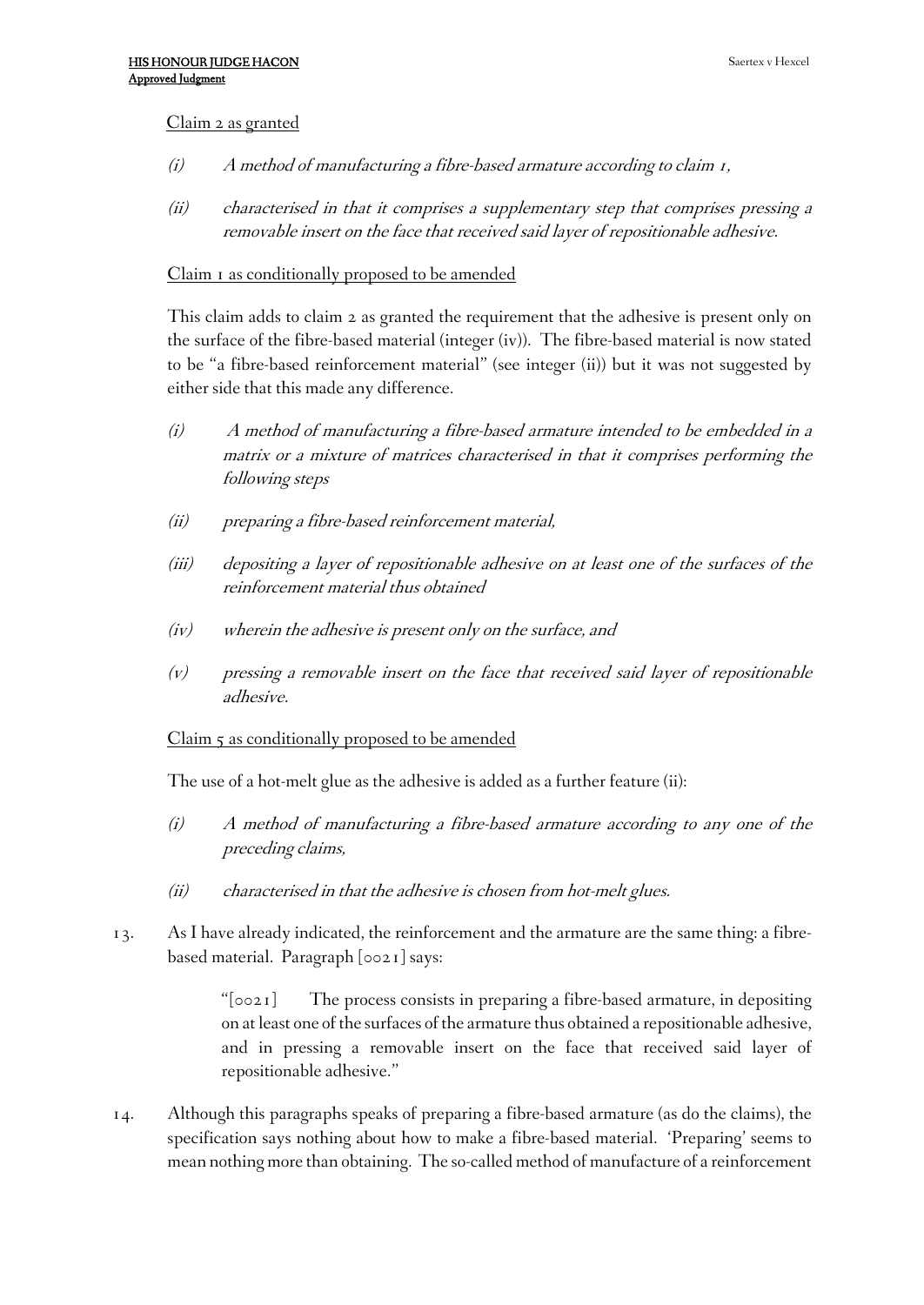or armature is in reality a method for treating the reinforcement to create what I will call a 'treated reinforcement' so that the reinforcement is more easily used in the manufacture of a composite material. This has relevance among other things to the identification of the skilled person. Unfortunately I have had to coin the term 'treated reinforcement', for want of a better one, because no consistent name was given in the evidence or submissions to that key category of items. There was quite often a blurring between on the one hand what I have called treated reinforcements, and on the one hand either reinforcements or composites. In this judgment 'reinforcement', 'treated reinforcement' and 'composite' are to be distinguished from one another and given the separate meanings allotted above. In the context of claim 1 as granted, a treated reinforcementshould be taken to include a fibre-based material with adhesive applied to it.

# **The skilled person**

# *The law*

- 15. For the purpose of construing the claims of a patent, the skilled person will always be someone who is likely to have a practical interest in the subject matter of the invention. This isthe classic formulation of Lord Diplock taken from *Catnic ComponentsLtd vHill&Smith* Ltd[1982] R.P.C. 183, at 242. The skilled person is assumed to have read the patent with his common general knowledge in mind and to interpret the claims on that basis, see for example *Schlumberger Holdings Limited <sup>v</sup> Electromagnetic Geoservices AS* [2010] EWCA Civ 819; [2010] R.P.C. 33, at [38]. Frequently the subject matter of the patent extends across more than one technical discipline so there will be a team of two or more skilled persons each with different skills, see *Schlumberger* at [33].
- 16. In *Schlumberger* Jacob LJ pointed out (at [40]) that in nearly all cases the skilled person or team will be the same for all purposes, that is to say construction and the assessment of novelty, obviousness and insufficiency, though of course in relation to obviousnessthe skilled personwill not have read the patent. However, the facts in *Schlumberger*were such that the skilled team for the assessing obviousness was different from the construction skilled team with the classic *Catnic* characteristics.

# *The evolution of the skilled person in this case*

17. At the case management conference I asked the parties to define the technical field from which the skilled person and therefore the experts should come. This was to flush out any *Schlumberger* issue on different types of skilled person and the possibility that the parties did not agree about it, see *Environmental Health Systems Ltd <sup>v</sup> Synergy Health plc* [2014] EWHC 1306 (IPEC); [2015] F.S.R. 6, at [12]-[28]. The parties agreed that the skilled person would be a manufacturer of reinforced plastic products, i.e. composites, and I therefore ordered that each could provide evidence from one expert in that field. They did. Saertex's expert, Mr Godfrey, was a retired composites engineer. Dr Searle, who gave expert evidence for Hexcel, also had a background in the manufacture of composites.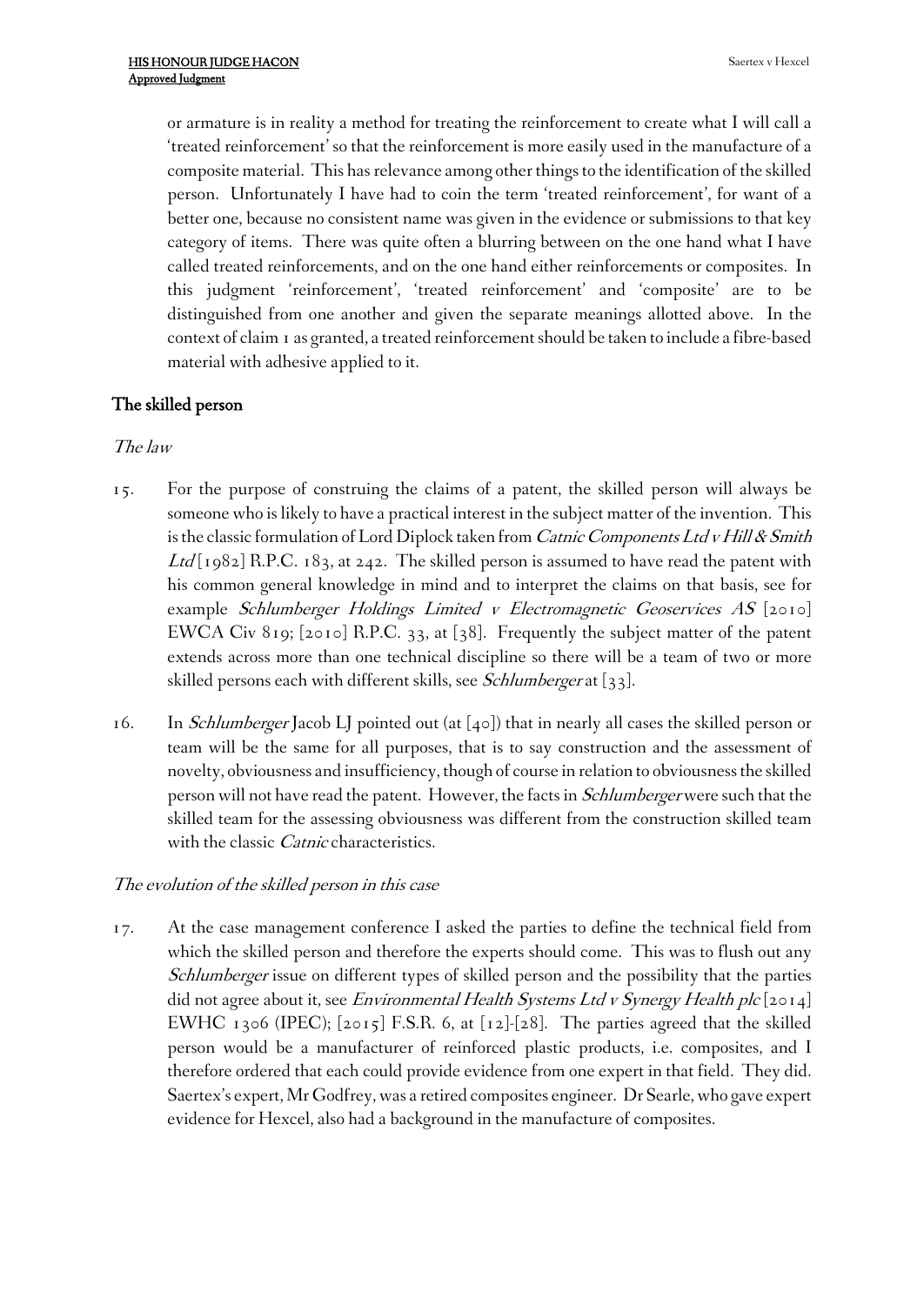- 18. This notwithstanding, by the time of trial both parties in their skeleton arguments said that the skilled person would in fact be a skilled team, comprising first a manufacturer of treated reinforcements and secondly a manufacturer of composites. (At this point, following Mr Godfrey, the skeletons used the term 'fibre reinforcement materials' for treated reinforcements, although that is not what a closely similar term seems to mean in claim 1 as conditionally proposed to be amended). Dr Searle, in his second report, said that the team should also include a third person, one who specified and procured component materials used to make the treated reinforcements. Mr Aikens, who appeared for Saertex, submitted that this last addition raised difficulties of the type explored in *Schlumberger* and that I should resist a growing membership of the skilled team.
- 19. During the trial I did not have in mind the order made at the CMC on experts and thus did not notice the inconsistency between what the parties had said at the CMC and their modified views of who the skilled person, now a team, should be.
- 20. Having heard the evidence and submissions at trial, in my view a skilled team is neither needed nor appropriate, although thisis not because of anything arising out of *Schlumberger*. When Lord Diplock referred to "those likely to have a practical interest in the subject matter of the invention" I do not believe he intended to cast the net wide to include anyone at all with a likely practical interest. An invention concerned with a method of making a product would of course be of practical interest to manufacturers of such products. Depending on the nature and complexity of the invention a team of skilled persons drawn from different areas of expertise may be required to make up the skilled team. Yet even though the invention might well be of keen practical interest to those who use the product made according to the claimed method to manufacture something else, this does not mean that persons skilled in using the product must join the team. On that basis, one might just as well add interested component suppliers to the team. The "practical interest in the subject matter of the invention"refers, in my view, to an interestwhich is held by the putative skilled person in *directly* performing the invention as claimed – either by himself or, where the facts require, in co-operation with one or more other skilled persons each with different expertise.
- 21. Going back to the invention claimed in the Patent, the skilled person is someone who would have a practical interest in treating fibre-based materials *himself* to create a treated reinforcement of the type disclosed in the Patent. Dr Searle implied in his first report that this would in practice be a manufacturer of composite materials. Mr Godfrey made a point of distinguishing manufacturers of what I have called treated reinforcements and those making composites. Dr Searle appears to have accepted this distinction in his second report. In the end, as I have mentioned, both parties settled on a skilled team, including a treated reinforcement manufacturer and a composite manufacturer, with Hexcel throwing in a third member of the team for good measure.
- 22. Only one skilled personwas required: a manufacturer of treated reinforcements. The skilled person was the same in this case for all the tasks he notionally had to address. As it turned out, I don't think it made any difference whether this person would in practice work for a manufacturer of composites or not. A manufacturer of treated reinforcements, including the nerdish variety with the characteristics of a skilled person, would not carry out his or her job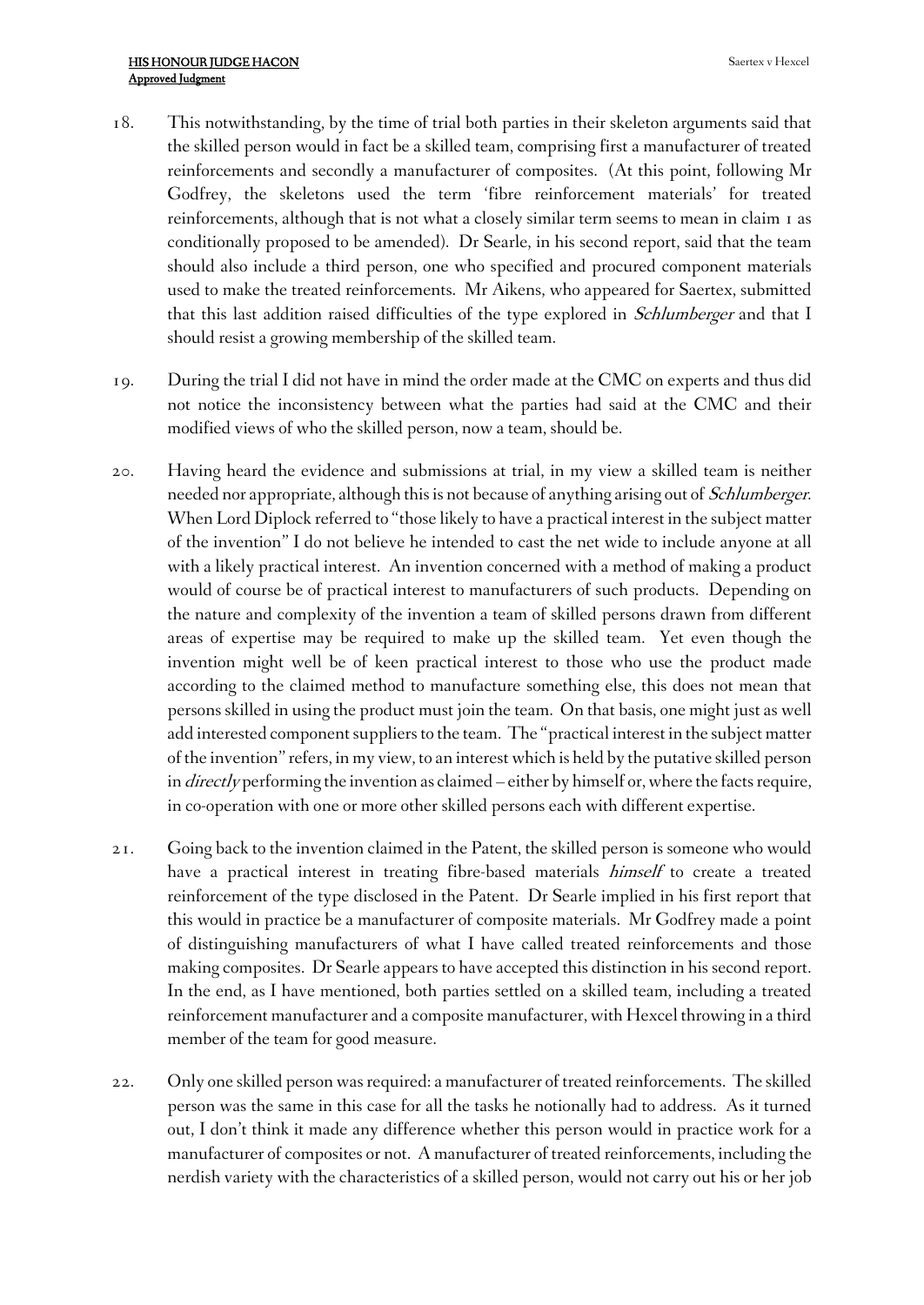in ignorance of what his treated reinforcements were used for. His common general knowledge would extend to methods of applying resin and other materials to treated reinforcements to make composites and to the selection of appropriate such materials. Nuances of whether his common general knowledge of these matters might differ from that of a skilled manufacturer of composites did not raise any issues in this case.

23. I would observe, though, that if one or both sides change their minds as to the characteristics of the skilled person or team after the CMC, as appears to have happened in this case, this must be discussed between them in correspondence and then raised with the court, if only in writing. Otherwise they risk a discrepancy between the nature of the expert evidence ordered at the CMC and the characteristics of the skilled person or team required. Unlike the difference in this case, it may well matter.

# **The experts**

24. Neither of the experts came from the technical field of the skilled person, but on the facts this raised no real difficulty. Both did their best to assist the court and both knew about making treated reinforcements.

# **Common general knowledge**

25. There was no dispute about the law regarding common general knowledge, see in particular *Generics (UK) Ltd <sup>v</sup> Daiichi Pharmaceuticals Co Ltd* [2008] EWHC 2413 (Pat); [2009] R.P.C. 4, at [37]. The skeleton arguments revealed differences about what the common general knowledge of the skilled person, or team, would be. During the trial these either evaporated or turned out to be of no real significance.

# **Infringement**

# *Hexcel's products*

26. Hexcel served a product and process description ('PPD') which set out how its products in issue were made. Broadly, they are in sheet form consisting of layers. There are at least two: a glass fibre reinforcing fabric and a polyester release film carrying an array of dots of hot melt adhesive. Itwas common ground that this is a repositionable adhesive. Saertex asserted that the dots of adhesive between the fabric and the release film formed a third intermediate layer.

# *Construction*

27. Hexcel admitted that its products fall within claim 1 as granted. Several points of construction fell to be decided in relation to the remaining claims in issue. There was no dispute about the law: I must apply the principles of construction set out in *KirinAmgen Inc <sup>v</sup> Hoechst Marion Roussel Ltd* [2004] UKHL 46; [2005] R.P.C. 9, as summarised in *Virgin Atlantic Airways Ltd <sup>v</sup> Premium Aircraft Interiors UK Ltd* [2009] EWCA Civ 1062; [2010] R.P.C. 8, at [5].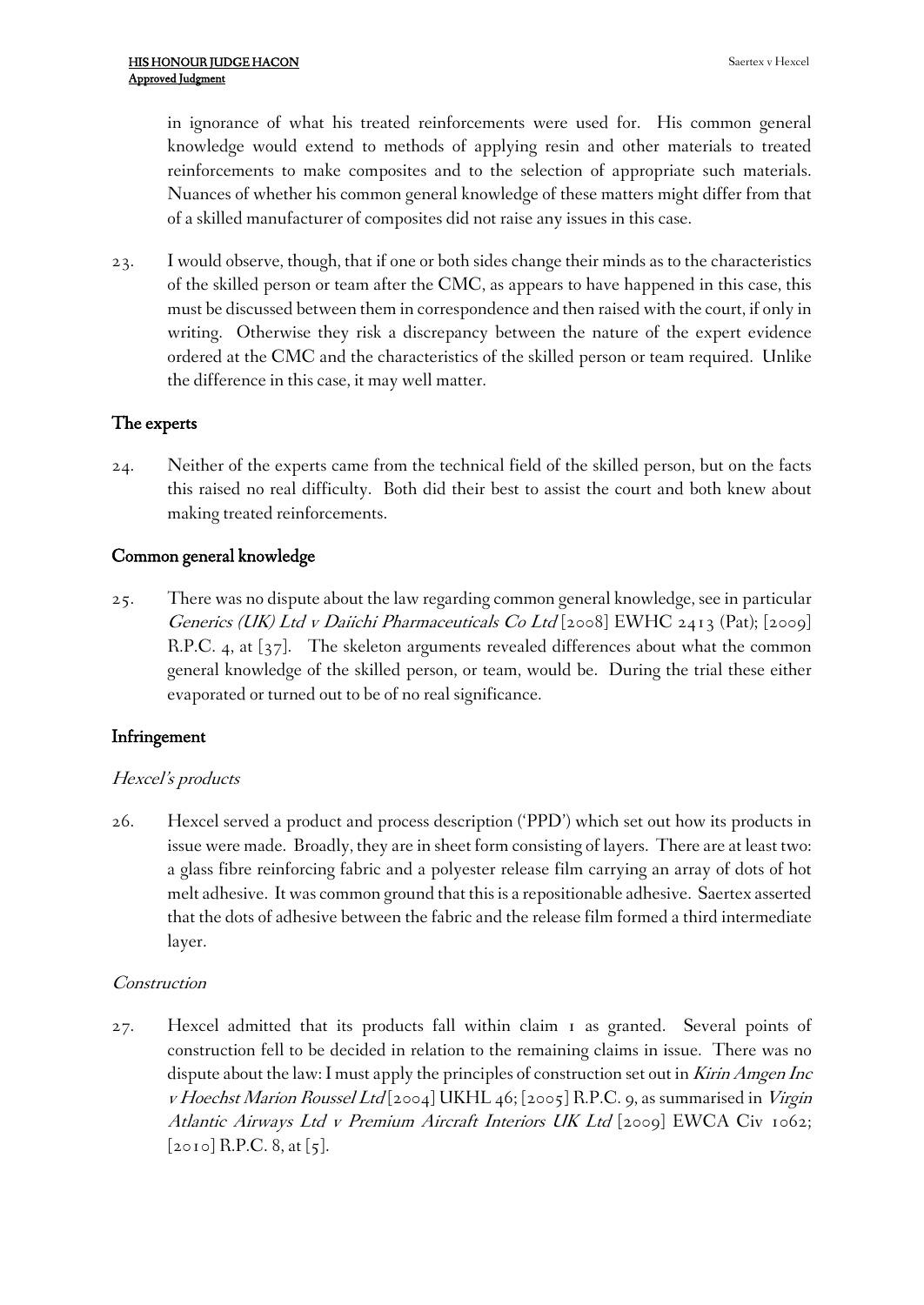### Pressing a removable insert on the face of the reinforcement that has received adhesive

- 28. Claim 2 as granted and both claims as conditionally proposed to be amended include the step of "pressing a removable insert on the face that received said layer of repositionable adhesive."
- 29. Two points emerged. The first was whether the dots of adhesive used in the Hexcel products constitute a layer. In the end both experts asserted that they did and neither interpreted the Patent to require that the layer of adhesive should be a continuous layer. I agree.
- 30. The second point arose from a detail of how Hexcel's products are made. The dots of adhesive are applied to a polyester release film (the removable insert). Subsequently the release film is applied to the reinforcing fabric layer so that the adhesive is in contact with, and forms a layer between, the fabric and the film. Hexcel argued that accordingly the removable insert is not pressed on the face of the fibre-based armature that received the layer of adhesive. The past tense of 'received' was emphasised: the pressing of the insert happens at the same time as the face of the armature receives the adhesive.
- 31. I think there is nothing in this. First, the experts did not suggest that it made any practical difference whether the adhesive contacted the removable insert first or the fabric. Secondly, in my view the skilled person would regard the inventor's purpose in relation to the relevant part of the Patent as having a layer of adhesive between the insert and the reinforcement, nothing more than that. The sequence of events would be regarded as of no consequence. I do not think that the skilled person would ponder the implications of tense in this context; it would be too pedantic.
- 32. Mr Aikens submitted that according to figure 3 of Hexcel's PPD the release film with adhesive is placed on the reinforcing fabric and then the two are passed through a pair of nip rollers. Thus, irrespective of what has already happened, the release film is pressed on to the fabric *after* the face of the fabric has received the adhesive. Mr Ward, who appeared for Hexcel, said that was not right: figure 2 gave a more accurate impression and that in fact the removable insert is placed on the face of the reinforcement simultaneously with that face receiving the adhesive. I accept Mr Ward's explanation but for the reasons I have given I think Hexcel's process satisfies this integer of the claim.

# Adhesive present only on the surface of the reinforcement

33. The claims as proposed to be amended require the adhesive deposited on the surface of the reinforcement material to be present only on the surface of the material. The explanation of what this means comes in paragraph [0028] of the specification:

> "[0028] In this arrangement with the armature according to the invention, the thickness of the reinforcement is maintained over all its surface because only the face is fixed without causing the fibres to adhere constituting the armature together, which could have the result of decreasing in places the thickness. The adhesive is in effect present only on the surface."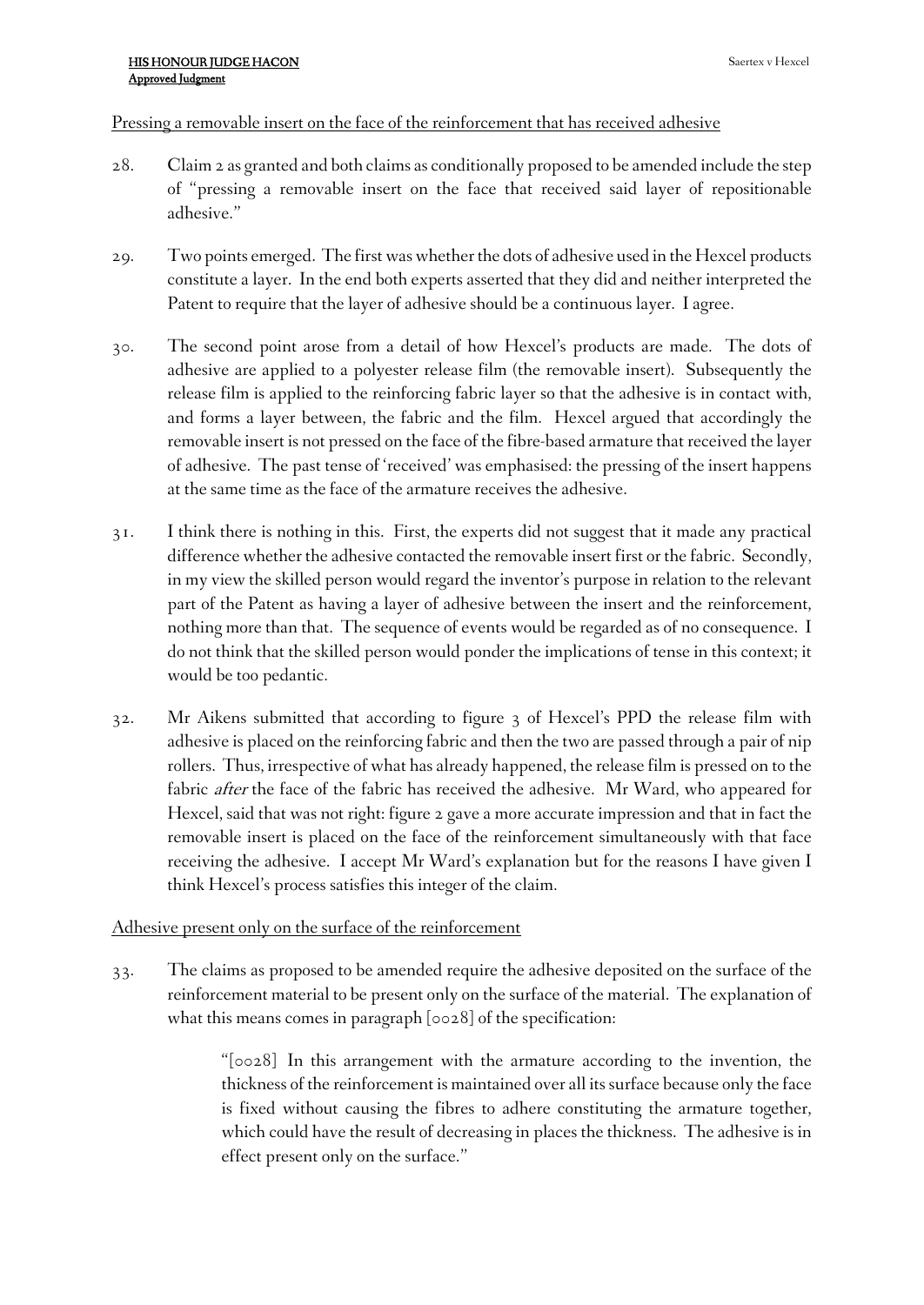- 34. It was agreed that here the skilled person is being told that a constant thickness of the reinforcement across its surface is desirable and made possible by keeping the adhesive on the surface of the reinforcement. This avoids the adhesive causing fibres of the reinforcement to adhere together, which could result in a decrease in thickness where that occurs. Mr Aikens submitted that on a purposive construction, the skilled person would interpret the words 'only on the surface' to mean that the adhesive may not penetrate the spaces between the fibres to an extent which would cause the fibres to adhere such as to give rise to a significant possibility that the thickness of the reinforcement would decrease anywhere across its surface. I accept that construction.
- 35. At the start of the trial Mr Ward handed up a 17 paragraph document entitled 'Defendant's Supplemental Note on Construction'. It included this:

# "**f) Present only on the surface**

13. Saertex say that the adhesive being present only on the surface should be construed as meaning that it does not extend far enough into the surface to cause the fibres constituting the reinforcement to adhere together, in reliance on [0028] (Skeleton ¶83). In principle this construction is understandable. In practice, however, given that the Patent says that adhesive can be applied with spray, it is not clear how such a result is achievable with any precision, and the Patent gives no assistance.

14. We assume that in their reliance on [0028], Saertex also take into account the last sentence, namely that"The adhesive is **in effect** present only on the surface." (emphasis added).

15. If so, i.e. if Saertex's construction encompasses the adhesive extending sufficiently far into the material that it has no practical effect on the performance of the reinforcement, then no difficulty arises. On that basis Hexcel would accept that this integer is fulfilled by the products said to infringe."

36. Paragraph 83 of Mr Aikens' skeleton, referred to by Mr Ward, said:

"Saertex's case is that ['present only on the surface'] should be construed in accordance with [0028]: the claims require that the repositionable adhesive is present on one of the surfaces of the fibre-based material such that when placed in the mould "only the face is fixed without causing the fibres to adhere constituting the armature together, which could have the result of decreasing in places the thickness"."

37. Theword 'encompasses' in paragraph 15 of Mr Ward's Note did not promote clarity, but the paragraph is plainly a concession that the adhesive in Hexcel's products is present only on the surface of the fibre reinforcement on one construction of the proposed amended claims. That is the construction which Mr Ward took to be advanced by Saertex's skeleton argument, based on paragraph [0028] of the Patent. Mr Ward and his clients can have had no real doubt that Mr Aikens' skeleton argument at paragraph 83 proposed the construction I have summarised above and this appears to be consistent with Mr Ward's Note.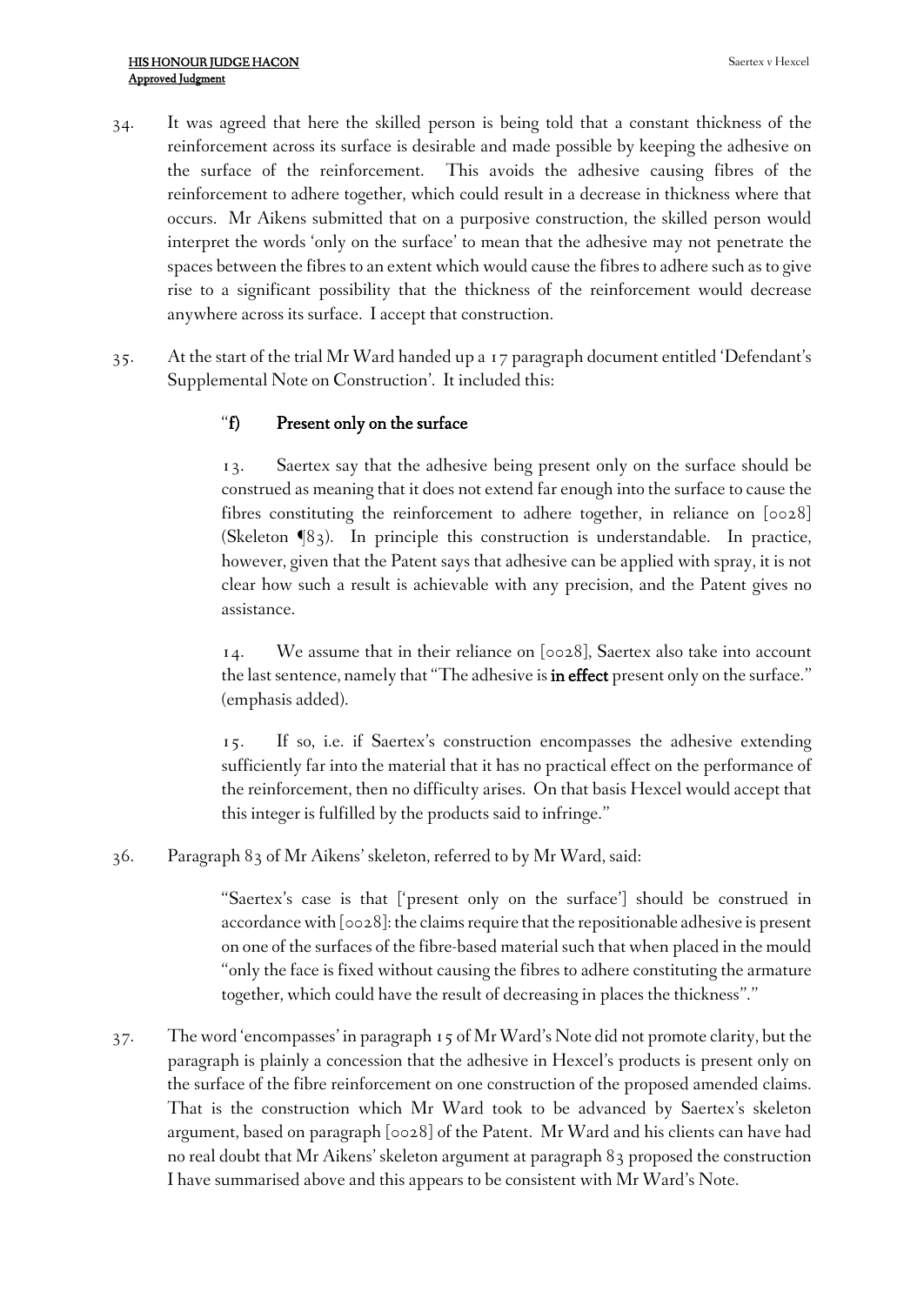- 38. That should have been an end of the matter but it was not. During his closing speech the following day Mr Ward changed tack and argued that Saertex had not proved that Hexcel's products had adhesive only on the surface of the reinforcement. Mr Aikens then mainly sought to argue that I could reach a conclusion on adhesive penetration in Hexcel's products by considering Hexcel's product and PPD – I was not at all persuaded of this. Mr Aikens also referred to Mr Ward's Note.
- 39. The unsatisfactory background to this has a bearing on how proceedings should be conducted, so I must say something about it. At the case management conference Hexcel was ordered to produce a PPD. This should have been sufficient to resolve all factual matters relating to infringement. The experts did not consider infringement. The CMC order permitting expert evidence limited that evidence to consideration of the nature of the skilled person, his common general knowledge and inventive step. As is usual in the IPEC, limitations of this sort are intended to direct the parties away from the temptation of drafting evidence which roams across every conceivable topic on the basis that anything might turn out to be useful at trial. In this case it was assumed at the CMC that Hexcel's PPD would contain all the information necessary for the court to resolve the issues arising on infringement.
- 40. The obligation of ensuring that all necessary information was before the court rested on both sides. But as ever the party bearing the burden of proof was most at risk if this was not done. Having been served with the PPD Saertex should have raised the question of how far the adhesive penetratesin Hexcel's products and the effect of that penetration on fibre adhesion. Hexcel might have amended the PPD so as to resolve the matter. Alternatively Hexcel might have said that it had no idea whether there was any fibre adhesion or not and this may have led the parties to suppose that only an experiment could resolve the point. Had an application been made to perform experiments, I may or may not have concluded that the performance of experiments would satisfy the cost/benefit test which applies in this court (PD63, 29.2(2)). If not, it is likely that I would have ordered that the experts should each serve a short supplement to their report doing their best to reach a view on adhesive penetration in Hexcel's products, bearing in mind the nature of the fibre used, the characteristics of the adhesive, and so on. In short, it would have been possible to find a cost effective way of giving the court something to go on when considering whether the adhesive in Hexcel's products is present only on the surface of the reinforcement according to Saertex's construction. As it was, there was effectively nothing.
- 41. Neither Mr Aikens nor Mr Ward sought to argue that on a purposive construction of the claimsthisinteger – the adhesive being present only on the surface of the fibre reinforcement – should be treated as struck out. I can see why, see *Société Technique de Pulverisation STEP <sup>v</sup> Emson Europe Limited* [1993] R.P.C. 513, in particular the judgment of Hoffmann LJ at 522. I must take the integer into account for the purpose of both infringement and validity
- 42. So far as infringement is concerned, had it not been for Mr Ward's Note I would have been forced to conclude that Saertex had not proved its case on infringement of the claims as conditionally proposed to be amended. As it is, on a fair reading of the Note I think Hexcel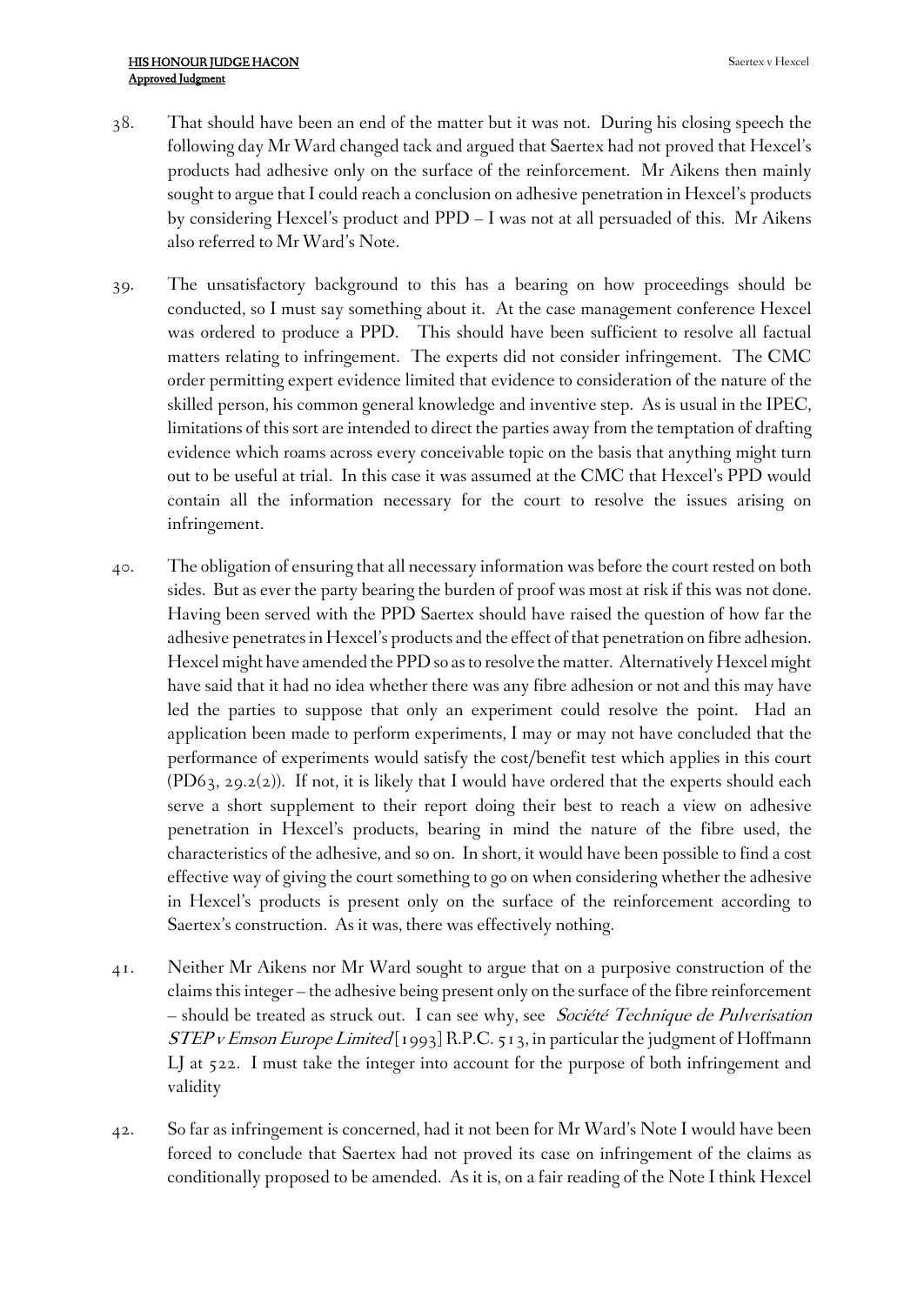conceded that the adhesive in its products is present only on the surface of the reinforcement according to Saertex's construction of that term, which I have accepted.

### Hot-melt glues

43. The added integer of claim 5 as conditionally proposed to be amended is that the adhesive is chosen from hot-melt glues. The PPD identifies the glue used in Hexcel's products as a hotmelt adhesive.

### *Conclusion on infringement*

44. Hexcel's method falls within all the claims in issue.

# **Validity**

45. All the claims in issue were alleged to lack both novelty and inventive step. An allegation of insufficiency was also pleaded, but only by way of a squeeze: if Saertex relied on a difficulty in applying or selecting an appropriate adhesive as part of the problem of the prior art, the Patent did not teach the skilled person how to overcome that or those problems. The point did not arise.

### *Free beer*

- 46. Mr Ward submitted that the validity of claim 1 as granted falls at first hurdle, without the need to consider the prior art, because it is a 'free beer' claim. He argued that the problem of the prior art identified in the Patent was an inability to reposition the reinforcement, once adhered by an adhesive, and the solution is to use any 'repositionable' adhesive. This is just defining the claim by reference to the problem.
- 47. I disagree. The vice of a classic free beer claim is that the patentee frames his claim by reference to a desirable end and thereby claims all solutions to a problem having only disclosed one (assuming he has done that much – in the case of a claim to free beer, probably not). The example given by Lord Hoffmann in *Lundbeck A/S <sup>v</sup> Generics (UK) Ltd* [2008] EWCA Civ 311; [2008] R.P.C. 19, at [61], was "A substance which is 10 times harder than diamond". Lord Hoffmann pointed out that a patentee could claim a particular substance with that quality, specifying its composition or structure, or, if that can't be done, limiting the claim by reference to the method used to make the substance. However the exemplified claim would cover other products, as yet undiscovered, which had not been enabled.
- 48. There might have been some substance to Mr Ward's criticism if the problem in the prior art was a lack of any adhesive which allowed the user a period in which to reposition an object fixed by the adhesive, and the claim wasto 'a repositionable adhesive'. In fact it became clear during the trial that the experts recognised a category of adhesives, forming part of the prior art, which were regarded by them as repositionable adhesives. They are commercially marketed as such, by 3M and no doubt other manufacturers, distinguishing them from adhesives which are sold as being 'permanent' or 'temporary' (respectively: not allowing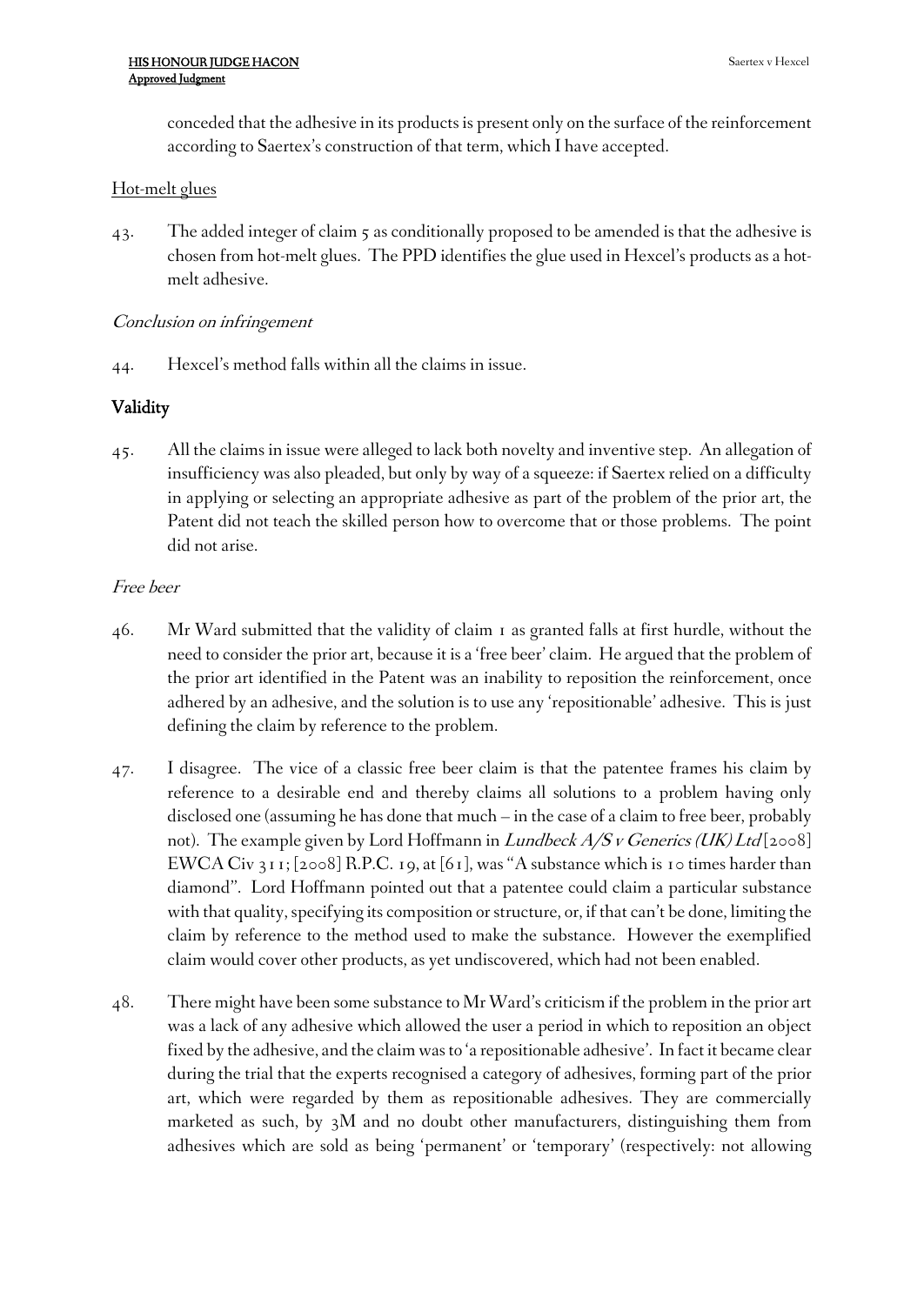removal of the object stuck without damage to the substrate, and having no residual adhesive effect once the article is unstuck).

49. Claim 1 as granted is limited to a method of making a treated reinforcement consisting of essentially one simple step using a repositionable adhesive. The claim is drafted to bulk this up to look like two steps, but that is by the way. All variations of that one step are enabled. It is not relevant that new repositionable adhesives might be developed in the future. There is no requirement in law that all varieties of an element of a claim that could ever exist must have already been discovered. If the inclusion of an element of that type will reliably permit the skilled person to perform the invention, the invention is enabled.

# *The law*

- 50. There was no dispute about the law governing novelty and inventive step. In relation to the former I was referred to *Smithkline Beecham plc's (Paroxetine Methanesulfonate) Patent*  $[2005]$  UKHL 59;  $[2006]$  R.P.C. 10, at  $[19]$  to  $[33]$ . With regard to inventive step, both Mr Aikens and Mr Ward said they would adopt the structured approach set out in *Pozzoli SpA <sup>v</sup> BDMO SA* [2007] EWCA Civ 588; [2007] F.S.R. 37, at [23], although neither took the optional route of suggesting an inventive concept for any of the claims.
- 51. Three items of prior art were relied on by Hexcel for its arguments on both lack of novelty and lack of inventive step. They were:
	- (i) PCT Application WO 02/42548 A2 ('Cytec'),
	- (ii) US Patent No. 4,349,599 ('Crystic'), and
	- (iii) An article entitled 'Working with Fibreglass' by Bill Anderson, published in the August 1996 issue of *Model Aviation* ('Working with Fibreglass').

# *The prior art in summary*

# **Cytec**

52. Cytec discloses a method of cutting a dry fabric. It is particularly concerned with fabrics of the type that would be a reinforcement within the meaning of the Patent. The problem identified is the fraying and loosening of fibres at the edge created by the cutting. The solution is to dispense molten resin along the proposed cutting line of the fabric. When the resin has cooled, the fabric is cut along that line and the resin maintains the integrity of the fibres.

# **Crystic**

53. Crystic addresses a similar problem to that discussed in the Patent, namely keeping a reinforcement in place during the addition of resin in the manufacture of a composite. Crystic's solution is to use a tape with an adhesive coating to anchor the reinforcement to a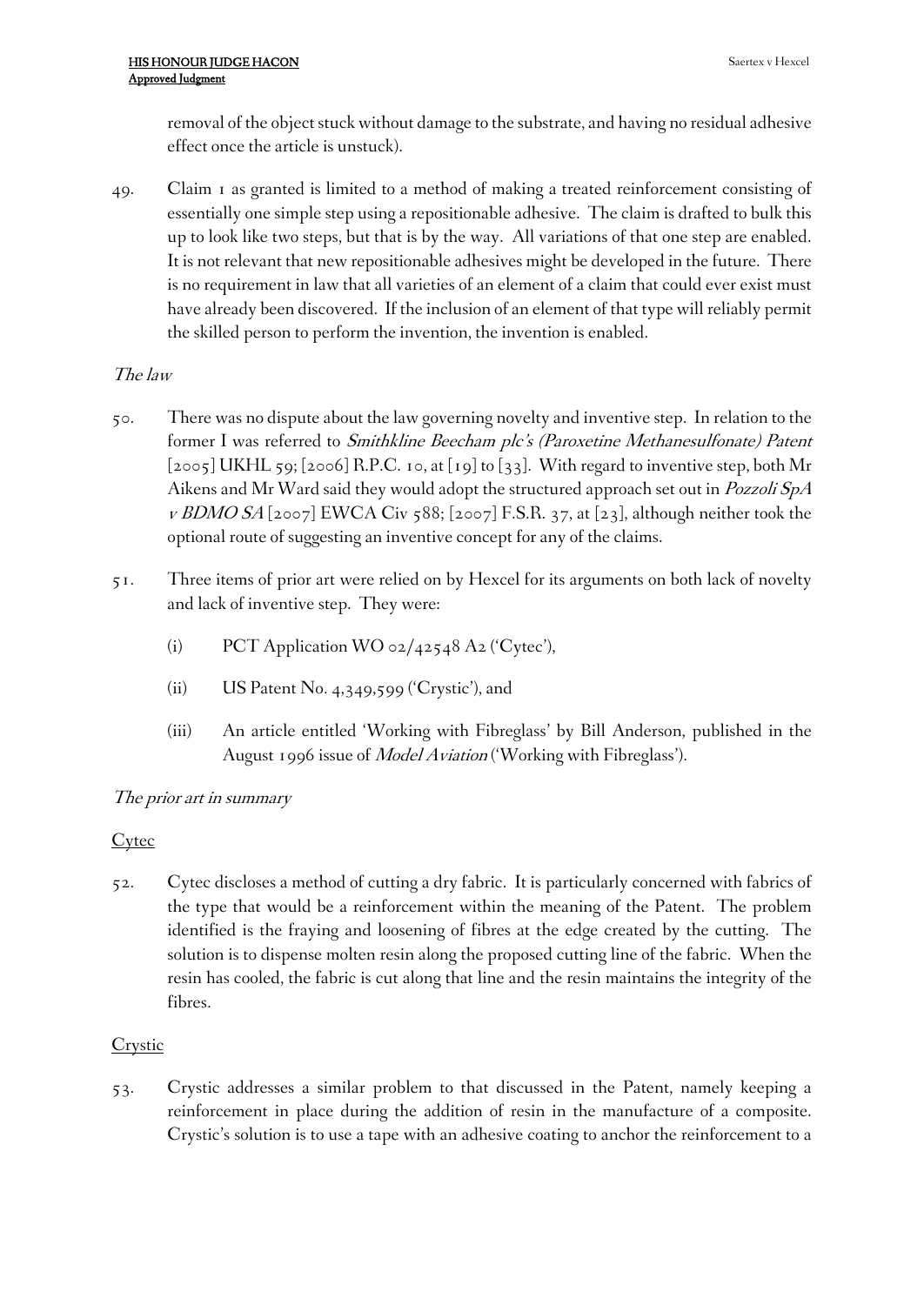mould or alternatively another piece of reinforcement. The tape can be made of a variety of materials, one of which – suggested to be the most common – is glass fibre.

# Working with Fibreglass

54. This is an article published in a magazine for model aircraft enthusiasts called *Model Aviation*. It describes a way of keeping fibreglass cloth in place on the fuselage of a model plane before impregnating the cloth with resin, thus strengthening the balsa wood structure with a fibreglass reinforcement. A piece of fibreglass cloth is laid on to a paper bag. The fibreglass is sprayed with a spray adhesive  $-$  3M 77 Spray is recommended. A piece of waxed paper is put on to the fibreglass cloth, shiny side down, and smoothed by hand. The paper bag is pulled away from the underside of the fibreglass leaving the waxed paper attached to the other side of the fibreglass by the adhesive. In order to apply the fibreglass to the model aeroplane, the fibreglass with waxed paper is cut to the appropriate size, the waxed paper is peeled off and the fibreglass attached to the model. The fibreglass is then coated with resin.

# *Claim <sup>1</sup> as granted*

- 55. This claim isto a method of manufacturing a fibre-based armature "intended to be embedded in a matrix or a mixture of matrices".
- 56. Neither party gave any attention to the part of the claim I have just quoted. Despite the word 'intended' I would reject the introduction of any subjective element to the claim and construe it mean that the fibre-based armature is suitable for embedding in a matrix or mixture of matrices. This element of the claim may have been ignored because it is hard to imagine a fibre-based armature that could not be so embedded. On the other hand there was evidence that some adhesives could be incompatible with some resins and so interfere with the formation of the composite. So a fibre-based material coated with a particular adhesive might not be suitable for embedding in certain matricesto make a fibre-based armature. This possibility emerged as the basis for the alleged invention of claim 1 during the trial, though not by reference to this part of the claim. I will turn to the argument below.
- 57. Quite a lot of attention was paid, particularly by Mr Aikens, to the method being for the manufacture of a fibre-based *armature*. He contended at one point that if the fibre-based material was not for the reinforcement of something, it was not an armature. This I think amounted to an attempt to introduce a subjective element into the claim. It is irrelevant what the operator has in mind for the fibre. If (a) it is suitable for embedding in a matrix such as resin and (b) it has a reinforcing effect within the composite so made, the method claimed is a method of manufacturing a 'fibre-based armature'.
- 58. It followsthat claim 1 as granted boils down to nothing more than depositing a repositionable adhesive on at least one surface of fibre-based material where the adhesive is compatible with a matrix in which the material could be embedded.

# Cytec and novelty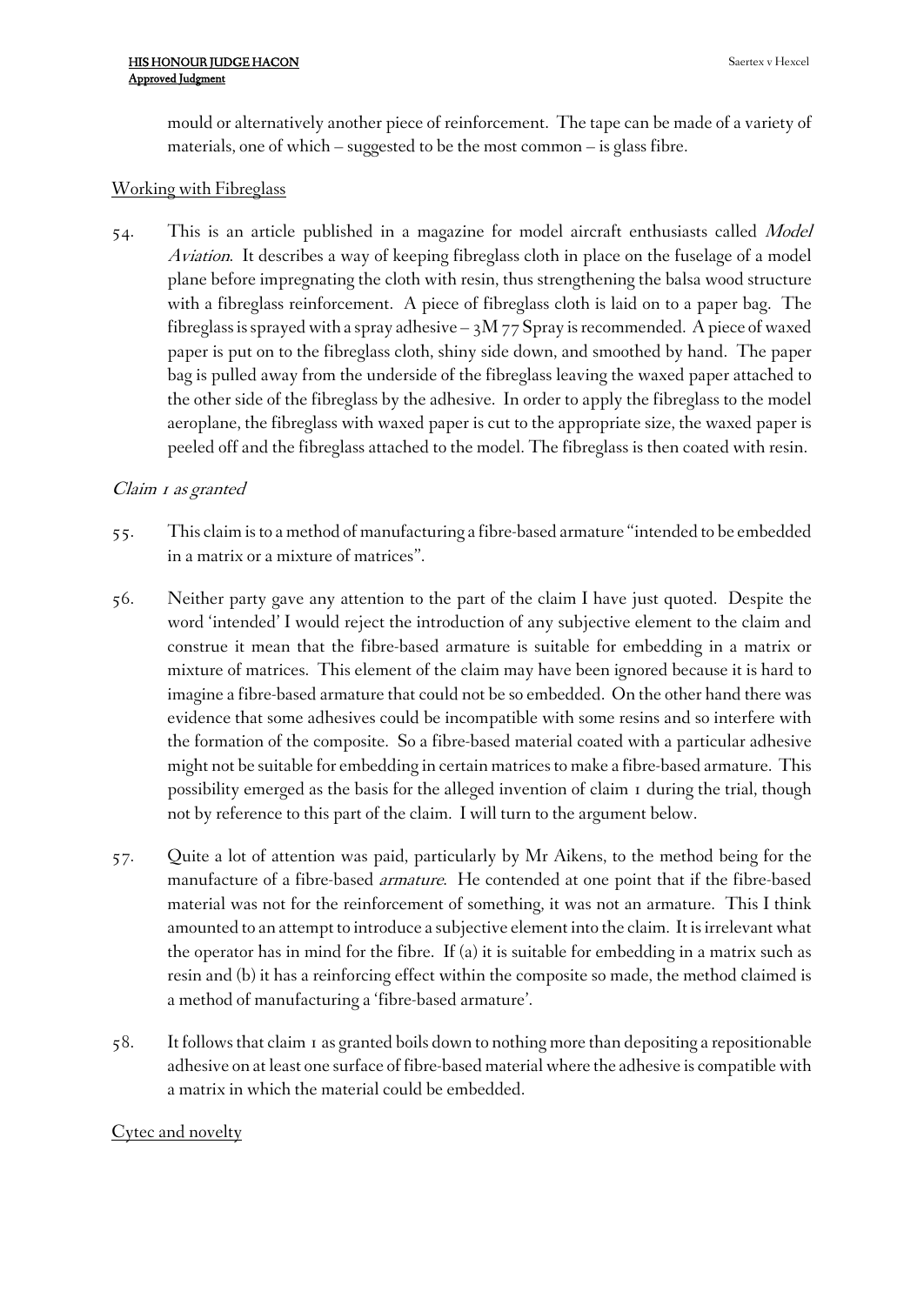59. In Cytec resin is deposited on one of the surfaces of the reinforcement. Mr Aikens argued that Cytec did not deprive claim 1 as granted of novelty because the resin was not an adhesive. But both experts said that the resins considered in Cytec included repositionable adhesives. On that evidence claim 1 as granted lacks novelty.

# Cytec and inventive step

60. No further argument arose in relation to inventive step.

# Crystic and novelty

- 61. Crystic expressly discloses the deposition of adhesive on to glass fibre tape. Mr Aikens argued first that the tape was not a fibre-based armature and secondly that there was no disclosure of a repositionable adhesive.
- 62. Mr Aikens's first argument in the end came down to a submission that in Crystic the embedded tape's contribution to the reinforcement of the composite was *de minimis*. Both experts said that the tape would make at least some sort of contribution to reinforcement and neither dismissed this as *de minimis*.
- 63. Turning to the second argument, the adhesive used in Crystic was described as being 'permanently tacky'. The experts disagreed about what this would mean to the skilled person. Dr Searle took it to mean repositionable, whereas Mr Godfrey said it could be, but was not necessarily repositionable. In Venn diagram terms, Mr Aikens said that 'repositionable' was a circle within the larger circle of 'permanently tacky'.
- 64. I think it is probably not the case that the skilled person would treat 'permanently tacky' and 'repositionable' as exact synonyms. I accept Mr Godfrey's evidence and on that basis claim 1 as granted does not lack novelty over Crystic.

# Crystic and inventive step

65. Mr Godfrey accepted in cross-examination that if the skilled person had been trying to implement the teaching of Crystic, he would have been aware of the advantage of being able to reposition the tape and would have selected a repositionable adhesive. I therefore find that claim 1 as granted lacks inventive step over Crystic.

# Working with Fibreglass and novelty

66. Saertex argued that the adhesive used in theWorkingwith Fibreglasswas notrepositionable. It was identified to be an adhesive manufactured by 3M and given the trade identification 3M 77. Both experts were familiar with 3M 77. Dr Searle described it as 'repositionable' within the meaning of the Patent. Mr Godfrey observed that 3M 77 would permit what he regarded as only a short time in which to reposition a reinforcement, but by implication he accepted that itwas a repositionable adhesive. On that evidence Ifind that claim 1 as granted lacks novelty over Working with Fibreglass.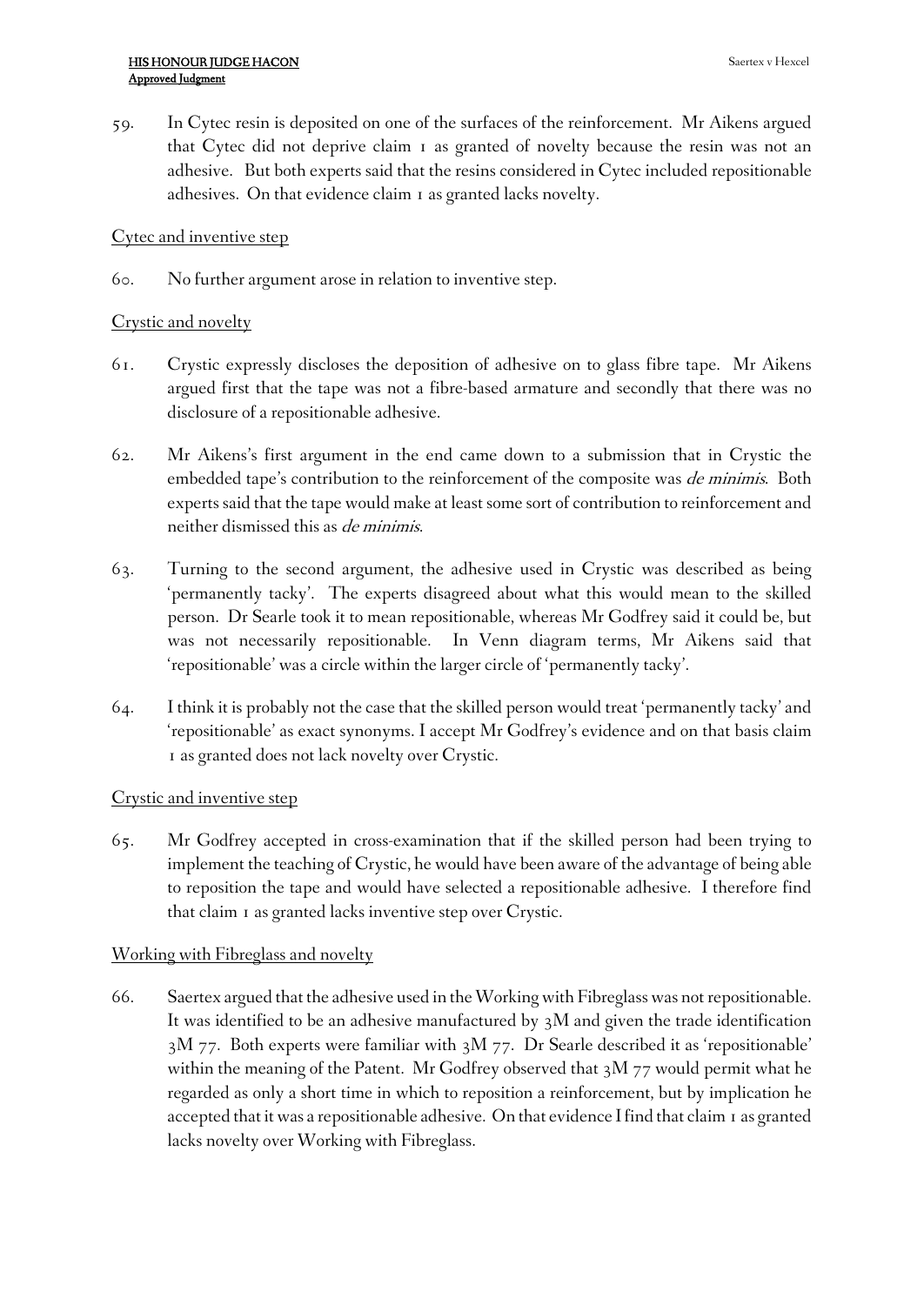#### Inventive step generally: technical prejudice

- 67. In the course of his submissions on Working with Fibreglass and inventive step, Mr Aikens developed an argument concerning the nature of the invention of claim 1 as granted. He said the invention was the disclosure that it was possible to use a repositionable adhesive on a reinforcement that would not interfere with the resin or other matrix used to make a composite. The invention was thus overcoming an alleged technical prejudice in the mind of the skilled person: at the priority date he would have rejected out of hand the idea of using a repositionable adhesive to allow him to reposition his reinforcement. The Patent informed him of that possibility.
- 68. Basing an invention on a prejudice is possible, but seldom easy. In *Pozzoli* Jacob LJ (with whom Keene and Mummery LJJ agreed) said this:

" $[25]$  ... There is an intellectual oddity about anti-obviousness or anti-anticipation arguments based on 'technical prejudice.' It is this: a prejudice can only come into play once you have had the idea. You cannot reject an idea as technically unfeasible or impractical unless you have had it first. And if you have had it first, how can the idea be anything other than old or obvious? Yet when a patent demonstrates that an established prejudice is unfounded – that what was considered unfeasible does in fact work, it would be contrary to the point of the patent system to hold the disclosure unpatentable.

[26] I put it this way in *Union Carbide Corp <sup>v</sup> BP Chemicals Ltd* [1998] R.P.C. 1, 13:

"Invention can lie in finding out that that which those in the art thought ought not be done, ought to be done. From the point of view of the purpose of patent law it would be odd if there were no patent incentive for those who investigate the prejudices of the prior art."

[27] Patentability is justified because the prior idea which was thought not to work must, as a piece of prior art, be taken as it would be understood by the person skilled in the art. He will read it with the prejudice of such a person. So that which forms part of the state of the art really consists of two things in combination, the idea *and* the prejudice that it would not work or be impractical. A patentee who contributes something new by showing that, contrary to the mistaken prejudice, the idea will work or is practical has shown something new. He has shown that an apparent 'lion in the path' is merely a paper tiger. Then his contribution is novel and non-obvious and he deserves his patent.

[28] Where, however, the patentee merely patents an old idea thought not towork or to be practical and does not explain how or why, contrary to the prejudice, that it does work or is practical, things are different. Then his patent contributes nothing to human knowledge. The lion remains at least apparent (it may even be real) and the patent cannot be justified.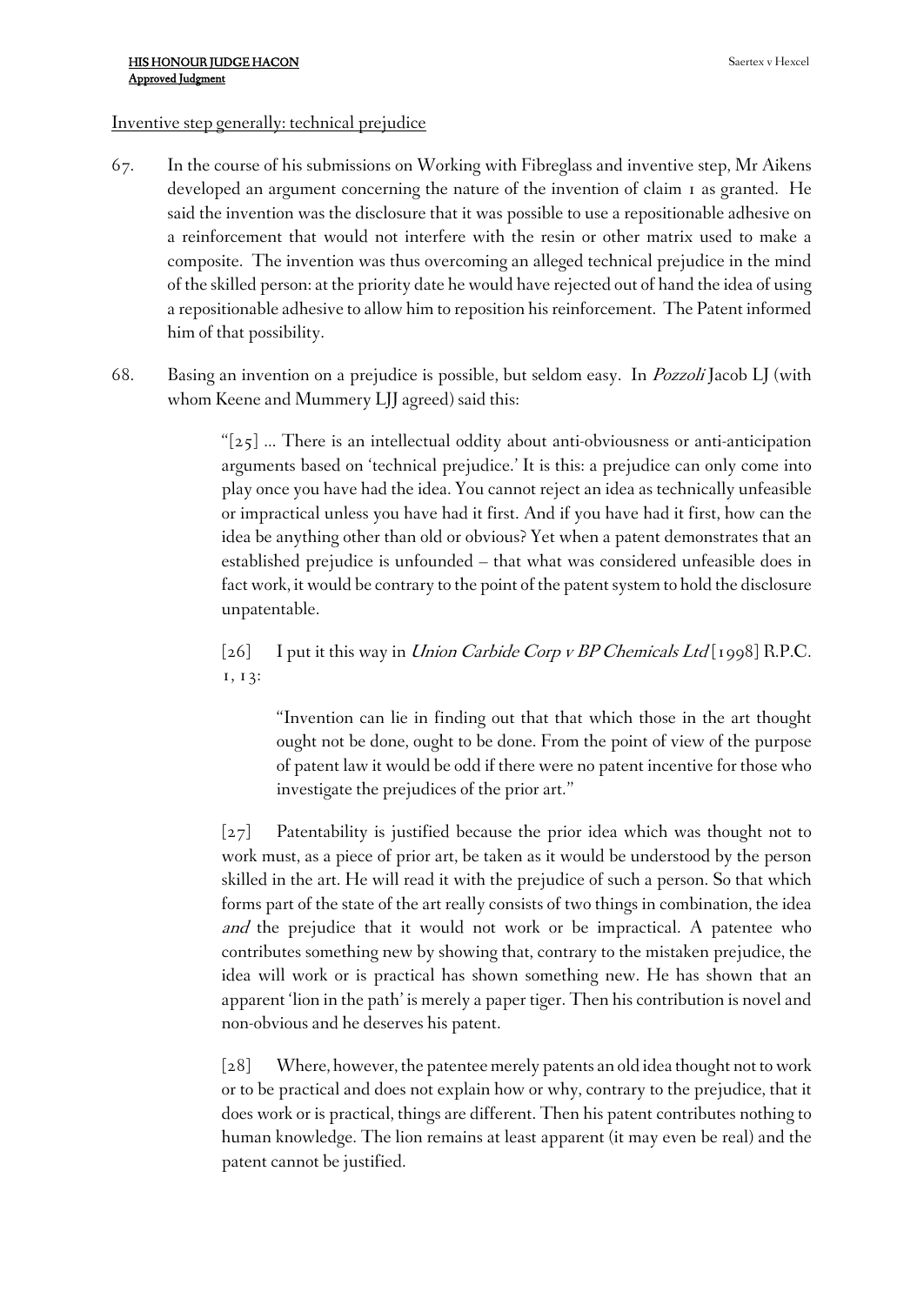[29] This analysis does not require a different way of looking at the inventive concept depending on whether or not the patentee has shown the prejudice is unjustified as the judge thought at [67]. It is simply that in the former case the patentee has disclosed something novel and non-obvious, and in the latter not. The inventive concept, as I have said, is the essence of what is in the claim and not dependent on any question about a prejudice being overcome."

- 69. The case lawof theTechnical Boards ofAppeal of the European Patent Office indicatesthat the Boards of Appeal require a high standard of proof that the prejudice relied on is widely or universally held by those skilled in the art in the relevant field. This will commonly require evidence from a document such as a standard textbook or, if none exists in the relevant field, other documents which demonstrate the widespread nature of the false belief. For a discussion of this topic and summaries of the many decisions on the point delivered by the Boards of Appeal, see *Case Law of the Boards of Appeal of the European Patent Office*, 7th ed., 2013.
- 70. The evidence in the present case came nowhere close to establishing the alleged prejudice. In my view it is likely that the skilled person would understand that using his common general knowledge and possibly with a little experimentation he could obtain or create an adhesive which both falls into the category of 'repositionable adhesive' and would be compatible with the resin used to make a composite. It would be obvious to apply such an adhesive to a reinforcement to keep the reinforcement in place in a mould or elsewhere.

#### Working with Fibreglass and inventive step

71. Saertex's argument in relation to Working with Fibreglass and inventive step was based on the alleged invention of claim 1 as granted, discussed above. I find the claim 1 as granted would lack inventive step over Working with Fibreglass even if 3M 77 were not a repositionable adhesive.

# *Claim <sup>2</sup> as granted*

72. The added step in the method of claim 2 is that the removable insert is pressed on the face of the fibre-based material that received a layer of repositionable adhesive.

# Cytec: novelty and inventive step

- 73. No argument based on lack of novelty of claim 2 over Cytec was pursued by Hexcel.
- 74. Saertex admitted that it was obvious to press a removable insert on to the face of the fibre which had received the adhesive, but argued that it would not have been obvious to have a layer of adhesive. One embodiment of the invention described in Cytec involved spraying a resin adhesive on to a release sheet and then applying that to the fabric. Dr Searle took the view that this would provide a layer. In cross-examination Mr Godfrey appeared to accept this, although he did not use the word 'layer'. I find that claim 2 lacks inventive step over Cytec.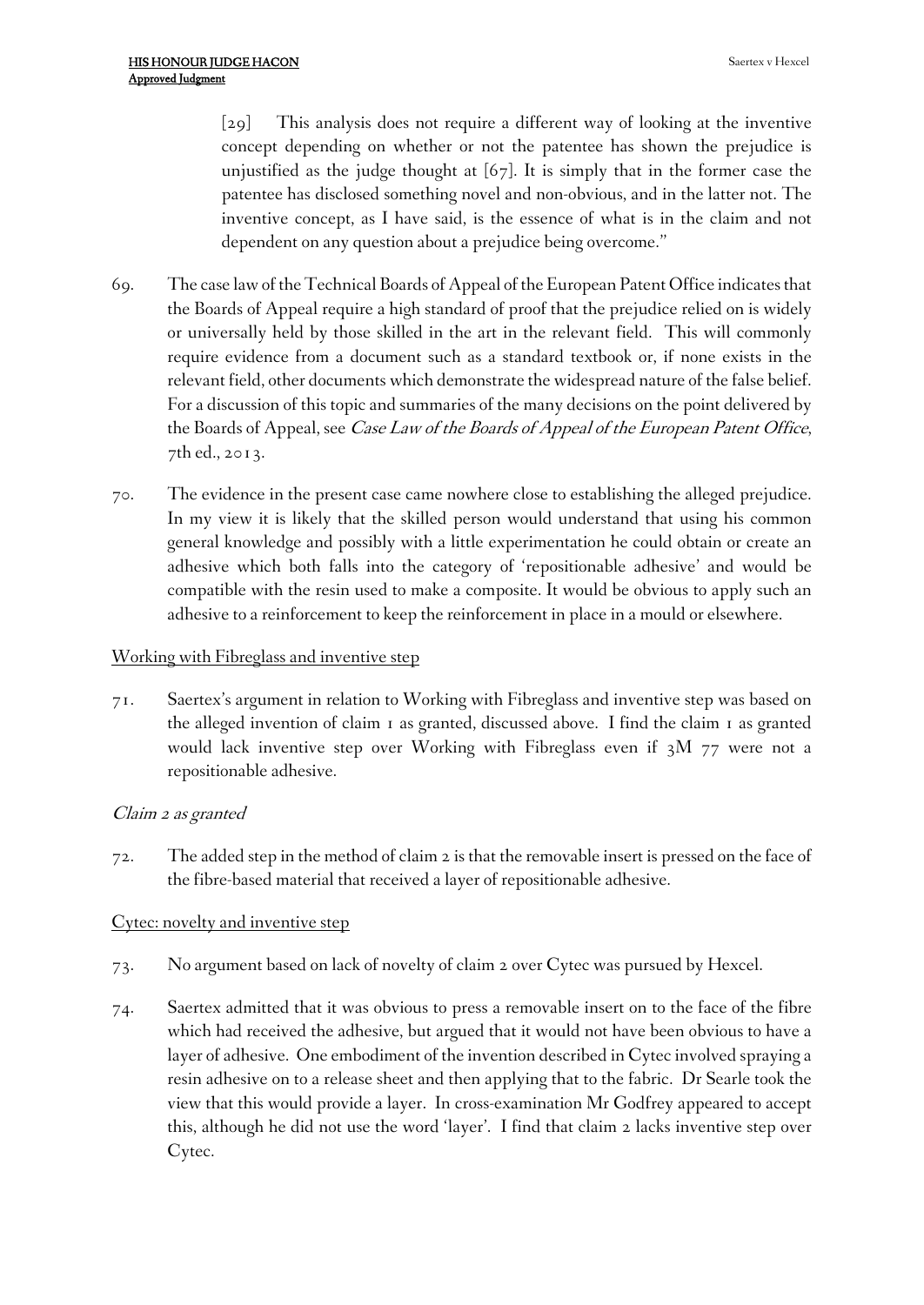#### Crystic and inventive step

75. Saertex admitted that it would be obvious to use a backing sheet, i.e. to press a removable insert, on the side of the tape in Crystic that had received a layer of adhesive.

# Working with Fibreglass: novelty and inventive step

76. No separate argument for the novelty or inventive step of claim 2 was advanced by Saertex in relation to Working with Fibreglass, in which a backing sheet was used.

# *Claim <sup>1</sup> as conditionally proposed to be amended*

- 77. The feature added in the method of this claim on top of claims 1 and 2 as granted is that the adhesive is present only on the surface of the reinforcement. I have discussed the construction of this feature above in the context of infringement. No attempt was made to find out whether the penetration of the adhesive in the three items of prior art was such as to cause fibre adherence, and therefore to give rise to the significant possibility of decreasing the thickness of the fibre reinforcement in places. Rather, there was no direct investigation as to whether this was not the case and that therefore the adhesive was present only on the surface. I make no criticism about this. It may not have been possible and if it was, the cost of the investigation may not have satisfied the cost/benefit test. But it meant that I had to reach a conclusion on inventive step and amended claim 1 on the expert evidence available.
- 78. Hexcel did not argue that amended claim 1 lacked novelty over any of the items of prior art.

# Cytec and inventive step

79. Both experts took the view that since the primary point of the invention in Cytec was to bind fibres and prevent fraying, it was to be expected that the skilled person would not want the adhesive to be present only on the surface. The specification refers to penetration of the adhesive as being preferably between 40 and 90%. Dr Searle speculated that a reader of Cytec who was concerned with extracting air from the fabric in a closed mould system, and who was not concerned with preventing the fabric from fraying, would avoid excess resin. I take the view this goes against the basic aim in Cytec, i.e. to prevent fraying. In my judgment amended claim 1 is not obvious over Cytec.

# Crystic and inventive step

80. Inventive step was not much pressed by Saertex in respect of amended claim 1. Dr Searle thought that one obvious implementation of Crystic would be to have the adhesive only on the surface of the fabric tape and this was not disputed by Mr Godfrey. Unlike Cytec there was nothing about the invention in Crystic to direct the reader away from using the adhesive in a manner such that it was only on the surface of the tape. It seems to me that this would be an obvious alternative. I find that amended claim 1 is obvious over Crystic.

# Working with Fibreglass and inventive step